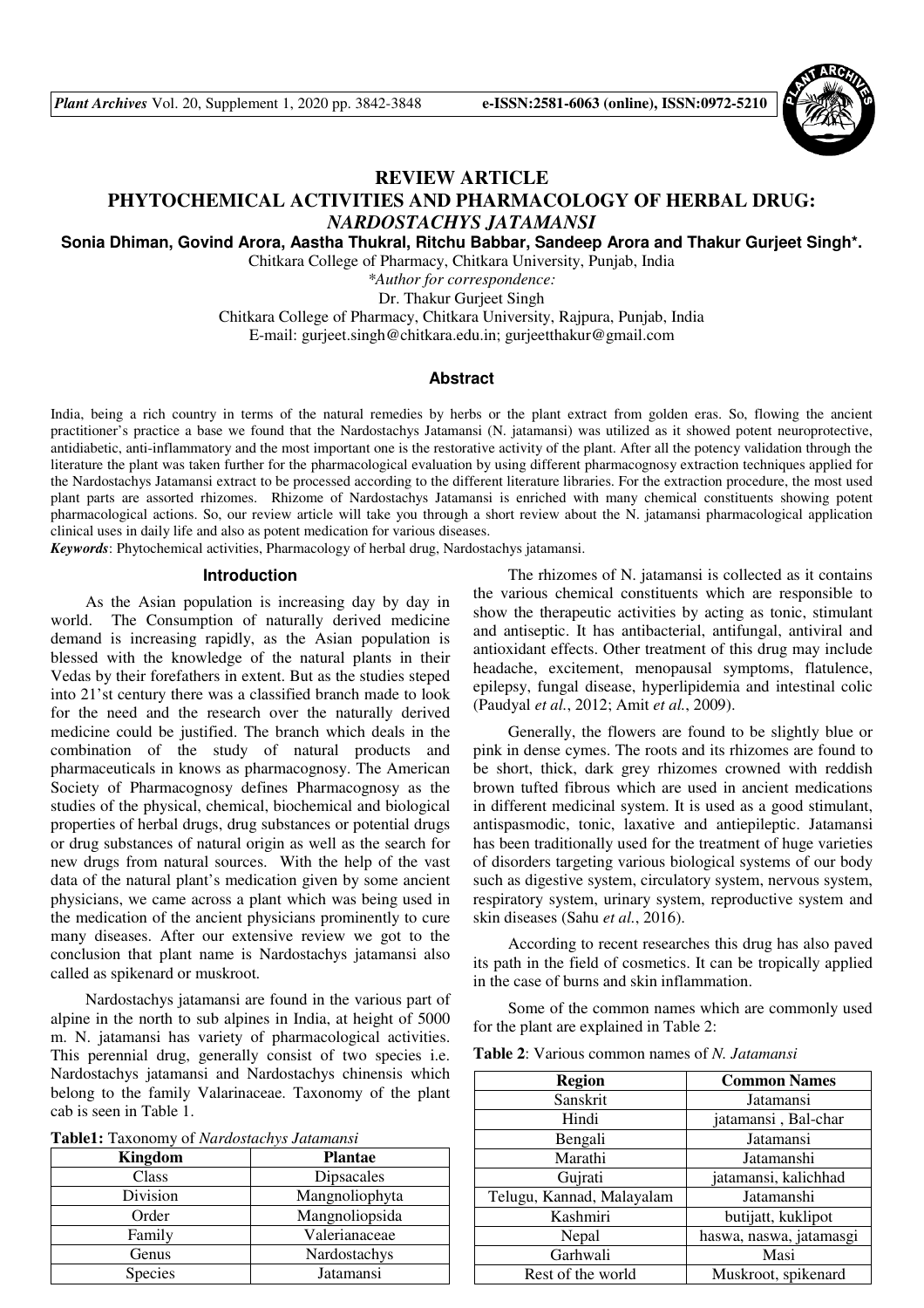## **History**

The 'Valeriana' word was discovered from the ancient manuscripts in of the ninth and tenth century (Evans *et al.*, 2008). The plant has played a vital role since Ayurvedic eras in Indian. It also served other medicinal system such as Unani in ancient Greek and Arab, and in ancient Egypt, Rome and Islamic scripts for its medicinal importance. N. jatamansi is also used to season foods in Medieval European cuisine, especially as a part of the spice blend used to flavour. Hippocrates used in sweetened and spiced wine drink (Singh *et al.*, 2013). The rhizomes of the plant were also used in Ayurvedic system of medicine as a bitter tonic, stimulant, antispasmodic, epilepsy and to treat hysteria (Jha *et al.*, 2012).

## **Phytochemical properties**

According to phytochemical studies, the plant roots contain various volatile oils such as sesquiterpenes, coumarins where, jatamansone is the main sesquiterpene. Other sesquiterpenes include jatamansic acid, jatamansinone, nardostachone, jatamansinol nardostachone, jatamol, nardostachyin, nardosinone, pyrnocoumarin A and B and sesquiterpene acid (Sharma *et al.*, 2016).

Nardostachys jatamansi comprise of following constituents yet the principle dynamic constituents include coumarins and sesquiterpenes, where, Jatamansone is a primary sesquiterpene. The different sesquiterpenes incorporates Alphapatcho-ulense, β-eudesemo, β-sitosterol, elemol, angelicin, jatamansin, jatamansinol, calarene, jatamansone β-atchoulense, n-hexaco-sanyl, n-hexacosane, Oroselol, valeranal, valeranone, seychelane, nardostachnol, nardostachone (Malik *et al.*, 2018). (+) unstable oil fundamental oil, gum, sugar, starch, severe extractive issue, gum, ketone, jatamansic corrosive, jatamansone, lupelol, Malliene, Calarenol, coumarinjatamansin, propionate, cyclohexanal ester, heptacosanyl pentanoate are confined from rhizomes, diethaniod bicyclicketone-nardostachone (Singh *et al.*, 2009). Many phytochemical examinations of Nardostachys jatamansi have depicted the nearness of steroids, alkaloids, sterols, tannins, adhesive, flavonoids, sugars, gums, terpenes and glycosides. Are also complied in the Table 3 giving brief about the phytochemical properties accompanied with elucidated structure (Rahman *et al.*, 2011). Such chemicals are hence useful in studying the various effects and factors on the skin.

**Table 3 :** The chemical constituents along with their chemical structures present in *N. Jatamansi.* 



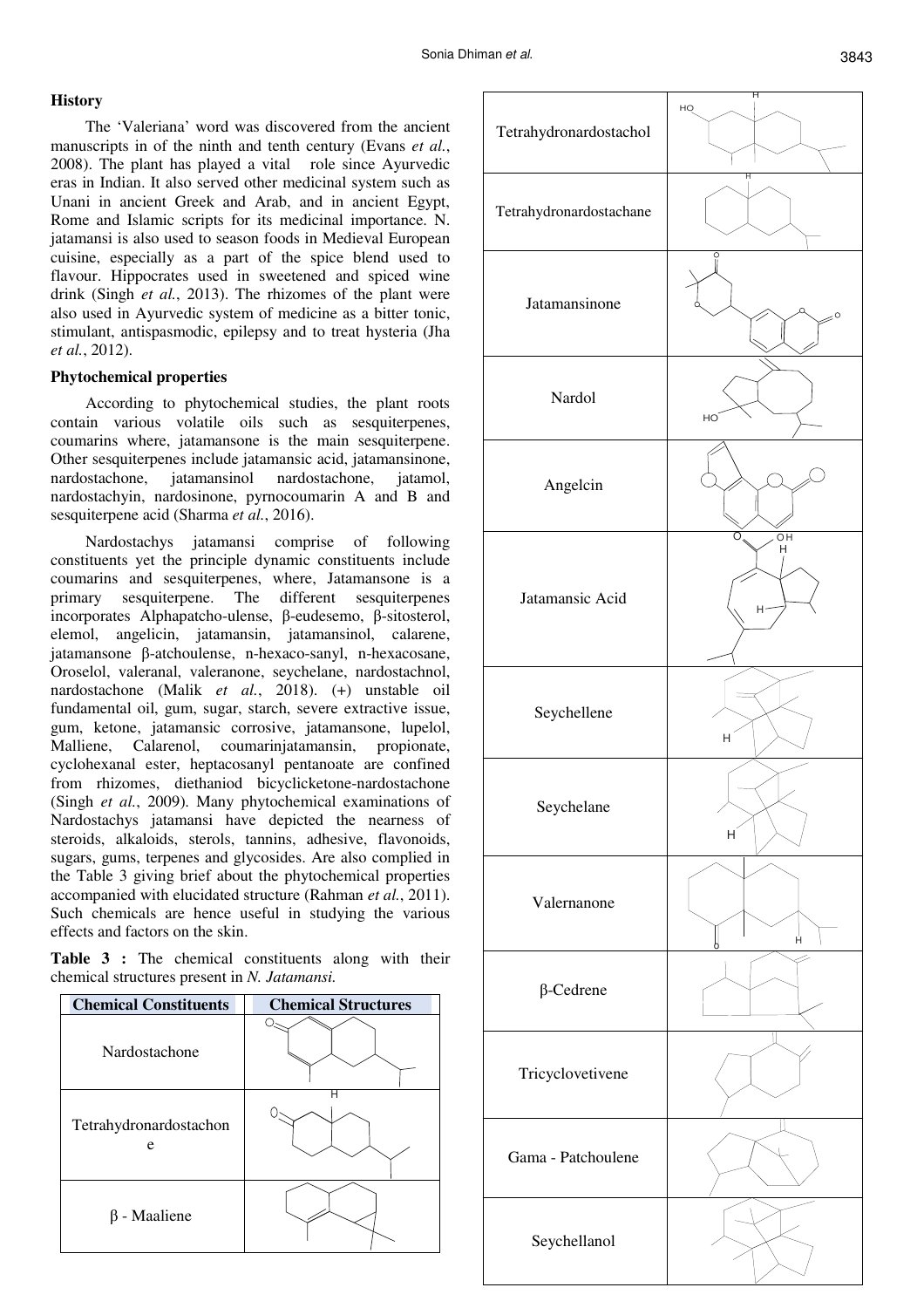| Seychellanodiol     | QH<br>$\sqrt{\frac{1}{10}}$<br>н |
|---------------------|----------------------------------|
| Alpha - Patchoulene |                                  |
| Beta - Patchoulene  |                                  |
| Patchouli alcohol   | OН<br>H                          |
| Norseychellanone    | н                                |



## **Potent plant part**

 The rhizome of the N. jatamansi was collected from its wild species (Yoon *et al.*, 2018).

| S<br>No. | Potent pant part          | O.<br><b>Disease management</b>                               | <b>References</b>      |
|----------|---------------------------|---------------------------------------------------------------|------------------------|
| 1.       | Rhizomes                  | Fatigue                                                       | You et al., 2012       |
| 2.       | Rhizomes                  | Antioxitant And Free Radicle Scavanger                        | Rücker et al., 1978    |
| 3.       | <b>Essential Oil</b>      | Hair Growth And Blackness Of Hair                             | Moein et al., 2017     |
| 4.       | <b>Rhizomes and Roots</b> | Antineuro-Inflammatory                                        | Madhu et al., 2012     |
| 5.       | <b>Ethanolic Extract</b>  | Alzheimer's Disease                                           | Madhu et al., 2012     |
| 6.       | Rhizomes                  | Protective Effect Of Nardostachys Jatamansi Against Radiation | Pandey et al., 2017    |
| 7.       | Rhizomes                  | Antimicrobial Activity                                        | Bae et al., 2012       |
| 8.       | Rhizomes                  | Pancreatitis                                                  | Chaudhary et al., 2015 |
| 9.       | Rhizomes                  | Anticancer                                                    | Sahu et al., 2016      |
| 10.      | <b>Essential Oil</b>      | <b>Antifungal Activity</b>                                    | Ahmad et al., 2006     |
| 11.      | Roots                     | Anti-Parkinsons                                               | Chopra et al., 1954    |
| 12.      | Rhizomes                  | Antispasmodic In Hysteria                                     | Singh et al., 2013     |
| 13.      | Extract of Jatamasni      | Antidiabetic Activity                                         | Aleem et al., 2014     |
| 14.      | Plant                     | scorpion sting                                                | Chopra et al., 1954    |
| 15.      | <b>Ethanolic Extract</b>  | <b>Hepatoprotective Activity</b>                              | Purnima et al., 2015   |

## **Table 4:** Various medicinal mangemnet of the disease with the specific potent plant part of *Nardostachys Jatamansi*

## **Adulterant**

The major adulterants used are the rhizomes of *Selinum vaginatum*, containing volatile oil (Joshi *et al.*, 2006).

## **Mechanism of action**

Nardostachys jatamansi increases levels of the following key neurotransmitters in the brain:

- GABA
- Norepinephrine
- Dopamine
- **Serotonin**
- 5-Hydroxyindoleacetic acid (5-HIAA)
- Nardostachys jatamansi inhibits inflammatory cytokines IL-1β, IL-6, and tumor necrosis factor alpha (TNF-α).

• Nardostachys jatamansi deactivates p38 mitogenactivated protein kinases (MAPKs), a class of enzymes involved in the inflammatory response to stress.

## **Biological activities of** *Nardostachys jatamansi*

### **Antioxidant Activity**

Jatamansi showed the antiperoxidative property when it was experimented on a rodant liver. They had seen in their various experiments and investigation that the concentrate gave security as well as high protection against lipid peroxidation. In another experimental examination aqueous concentrate of jatamansi roots were explored for its cancer prevention agent and anti-cataleptic impacts on a rodent model of the infection by estimating different physiological, social and biochemical parameters (Yoon *et al.*, 2018).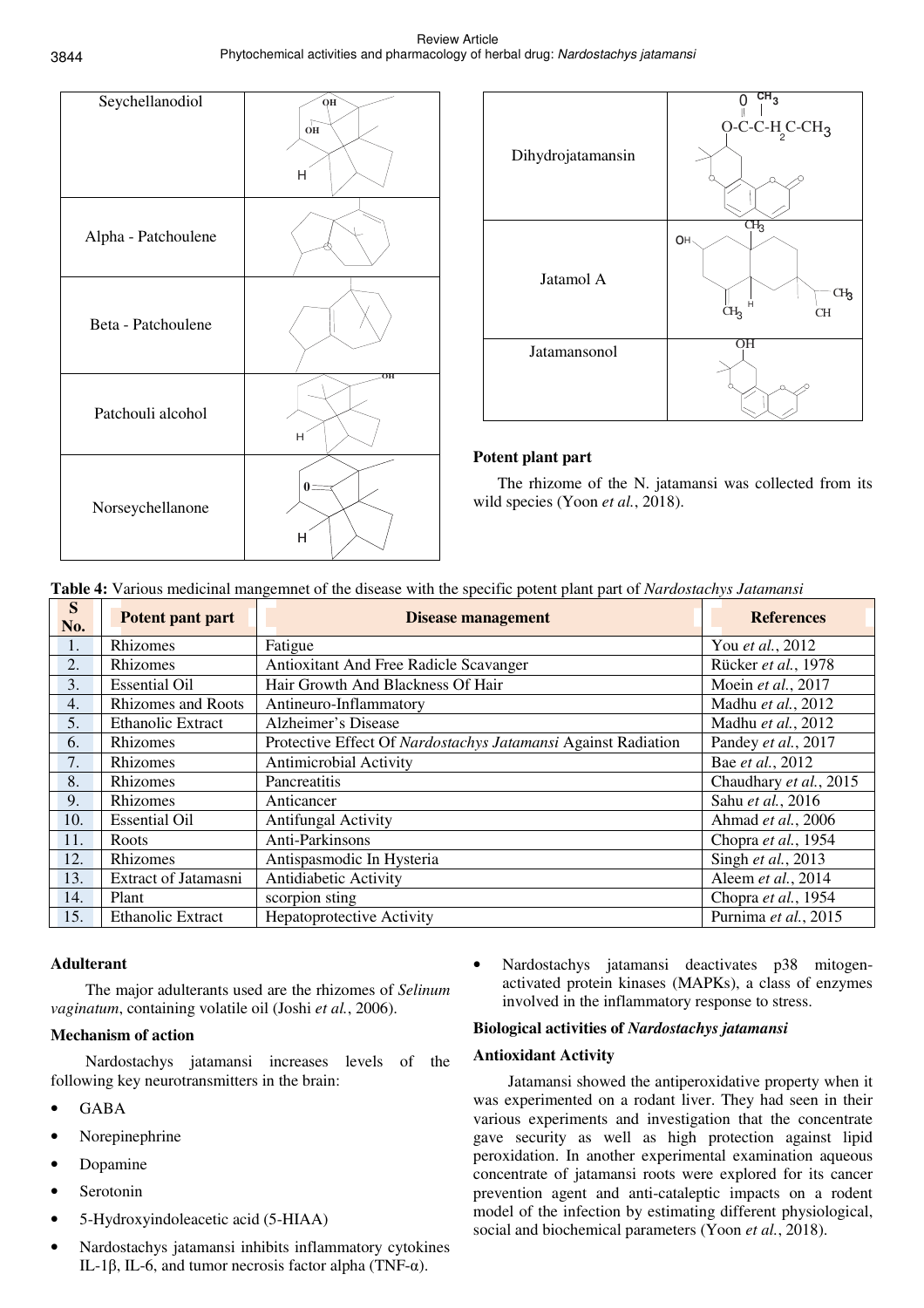#### **Anti-Neuroinflammatory Effects**

N. jatamansi containing, two new chemical contituents i.e nardosinone-type sesquiterpenoids were detached from the concentrate of methanol. Desoxo-narchinol A and narchinol B essentially restrained lipopolysaccharides (LPS) initiated Nitric oxide and PGE2 generation in microglial cells. These results were identified with the hindrance of LPS incited articulation of iNOS and COX-2 chemicals in essential microglial cells after pre-treatment. The chemical mixtures however restrained the LPS initiated generation of chemically provocative cytokines, for example, various leukotrienes (IL-1b, IL-6) and TNF in microglial cells (Malik *et al.*, 2018).

#### **Premenstrual Syndrome**

N. jatamansi is an ancient medication that has shown antagonist effect against stress, sedation, anxiolytic, antispasmodic, tranquillizing, cardio-tonic and neuroprotective activities. N. Jatamansi has been shown in various studies to inhance the bio-genic amines and inhibitory neurotransmitters in brain. This mechanism entirely works by effecting the women hormones such as estrogen, progesterone, serotonin and gamma-aminobutyric acid (GABA) (Rao *et al.*, 2005).

#### **Anticonvulsant and Neurotoxicity Profile**

Nardostachys jatamansi considerably increased the input of seizures in an experimental model. The ethanol extract of jatamansi affected the generalized tonic-clonic seizures by showing very less neuro-toxic effect. The synergistic effect of Nardostachys jatamansi with combination with phenytoin showed a marked effect on the behavioral modifications and other potential activities on central nervous system (Sharma *et al.*, 2012).

#### **Scavenging Activity**

 N. jatamansi was assessed when the ethanolic extract showed radical scavenging activities. The radicles of DPPH (2,2-diphenyl-1-picrylhydrazyl) were reacted with suitable reducing agents. These then undergo loss of coloration stoichiometrically and also the numbers of electrons consumed were measured by using spectrophotometry which was obsevered and determined which showed a significant antioxidant activity at 517nm (Lyle *et al.*, 2009).

#### **Chronic Fatigue Syndrome**

Administration of Nardostachys jatamansi extract (200 and 500 mg/kg) would in general standardize both by increasing the activities of peroxidation of lipids nitrite superoxide dismutase and also the levels of catalase. Nardostachys jatamansi extract [NJE] has an antioxidant effect. In a biochemical analysis, CFS (chronic fatigue syndrome) significantly increased the activities of peroxidation of lipids nitrite superoxide dismutase and also the levels of catalase. The outcomes of the experiment resulted in high oxidative pressure which was relieved by NJE. This indicated, its antioxidant property may be responsible for anti-stress effect (You *et al.*, 2012).

#### **Anxiety and Insomnia**

N. jatamansi added in this formulation due to its anti pshychotic activity and its prevention from various skin related disorders. It is also added in various classical Ayurvedic formulation widely prescribed for anxiety and insomnia. This example of such formulation is Sarpagandha ghanvati (Subashini *et al.*, 2007).

### **Cardiac Function**

N. jatamansi is able to attenuate cardiac damage induced when 15mg/kg doxorubicin was introduced in experimental rats by the elevation of various. Serum marker enzymes. This prevented effect of enzymes which was mediated via anti-lipid peroxidation at the level of the cell membrane (Singh *et al.*, 1980).

### **Anti- Fungal Activity**

Essential oil N. jatamansi showed anti-fungal properties against various fungal species such as Aspergillus flavus, Aspergillus niger and Fusarium oxysporum Mucor fragilis, Rhizopus stolonifera. The oil was found to show fungi static of fungicidal depending upon the amount concentration (Rücker *et al.*, 1978).

#### **Anticancer Activity**

N. jatamansi showed in vitro anti proliferative activity against two human cancer cell lines. The 95% extract of alcoholic had inhibitory effect for proliferation of neuroblastoma (Middleton *et al.*, 2000).

#### **Hepatoprotective activity**

Pre-treatment of rodents with 800 mg/kg of the rhizomes consisting of half ethanol concentrate of N. jatamansi is essential for reduction of the increased levels of serum transaminases and soluble phosphatase in thioacetamide. This hepato-protective activity was determined by the standardization of different raised serum proteins which actuated liver toxicity (Ali *et al.*, 2000).

#### **Antidiabetic action**

 The jatamansi concentrate has been proved beneficial for anti-diabetic activities. It reduces the levels of glucose in both non-diabetic as well as non-diabetic when contrasted with individual controls. When ethanolic extract was introduced at high portion, showed anti-diabetic action. The outcomes demonstrated that it has critical anti-hyperglycemic impact in trial models which are related to diabetes mellitus (Purnima *et al.*, 2015; Aleem *et al.*, 2014).

#### **Neuroprotective activity**

Various defensive impact of N. jatamansi on neurobehavioral exercises such as thiobarbituric corrosive receptive substances, diminished glutathione, thiol gathering catalase and sodium potassium ATPase exercises was considered in center cerebral supply route model of intense cerebral ischemia in rodents. Na [+] K [+] ATPase and catalase were declined essentially. The neuro conduct exercises [immediate engine action and engine co-ordination] seemed to be diminished. Experimental investigation gave viability of N. jatamansi, leading to central ischemia and hence resulted in cell reinforcement property (Salim *et al.*, 2003).

#### **Nootropic movement**

The raised in addition to labyrinth and the latent shirking worldview was utilized to assess the various parameters related to learning and memory. Various portions, mainly three, of an ethanol concentrate of N. jatamansi was directed for progressively seven days to both matured and young mice. The one portion of N. jatamansi fundamentally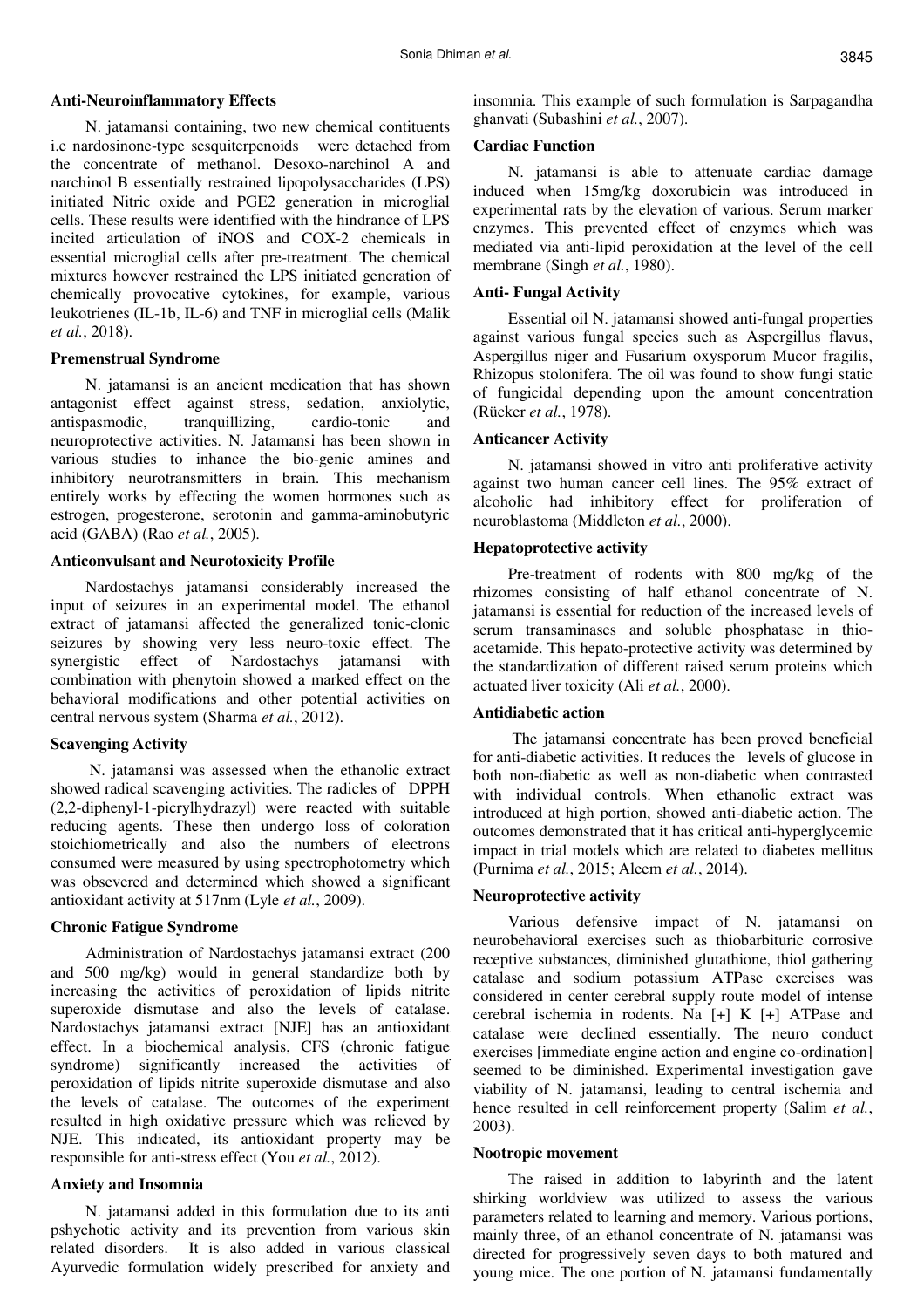improved the power of memory and learning in young mice. Furthermore, it switched and caused amnesia incited by diazepam at the another portion. When scopolamine related amnesia was switched, it was difficult to accept the fact that that the memory improvement might be a direct result of assistance of cholinergic transmission in the cerebrum. Thus, N. jatamansi may turn out to be a useful as memory therapeutic for the treatment of occurrence of dementia in aged population (Bhattacharya *et al.*, 1982; Joshi *et al.*, 2006). Some of the mentioned diseases are already using the potent drug for the medication and treatment in the combination for treating the disease. As some the uses are shown in the Fig 1.



**Fig. 1:** Various potential uses of *Nardostachys Jatamansi* medication being practised.

## **Marketed formulations**

Here is brief about some of the marketed formulation being marketed presently by the companies. Brief Can be seen in the Table 5.

| <b>Table 5:</b> Various marketed formulation of <i>Nardostachys Jatamansi</i> in market in respect to its company. |  |
|--------------------------------------------------------------------------------------------------------------------|--|
|--------------------------------------------------------------------------------------------------------------------|--|

| S<br>No. | <b>Trade Name of the</b><br><b>Preparation</b> | <b>Name of Marketted</b><br><b>Product</b> | <b>Uses</b>               | Name of Manufactured<br><b>Company</b> |
|----------|------------------------------------------------|--------------------------------------------|---------------------------|----------------------------------------|
| . .      | Jatamansi                                      | Kesh King                                  | Hair Care And Hair Growth | Emami                                  |
| ⌒<br>۷.  | Jatamansi                                      | Mentat                                     | <b>Mental Disorders</b>   | Himalava                               |
| J.       | Jatamansi                                      | Ovarin                                     | Ovarian Disorders         | Ban Labs Ltd                           |

### **Conclusions**

*Nardostachys Jatamansi* is essential medicinal plant used to treat various diseases in Unani, Ayurveda & material medica medicine system. Preclinical studies have shown promising effect of Nardostachys Jatamansi as neuroprotective, antidiabetic, immunomodulaters, and antiinflammatory properties. Present review elaborated the various pharmacological activities and phytoconstituents of Nardostachys Jatamansi, which required scientifically validation and serve the humanity for curative measures.

## **Acknowledgements:**

The authors are grateful to the Chitkara College of Pharmacy, Chitkara University, Rajpura, Patiala, Punjab,

India for providing the necessary facilities to carry out the research work.

### **Financial Support and Sponsorship:**

Nil.

## **Conflicts of Interest:**

There are no conflicts of interest.

### **References**

Ahmad, M.; Yousuf, S.; Khan, M.B.; Hoda, M.N.; Ahmad, A.S.; Ansari, M.A.; Ishrat, T.; Agrawal, A.K. and Islam, F. (2006). Attenuation by Nardostachys jatamansi of 6-hydroxydopamine-induced parkinsonism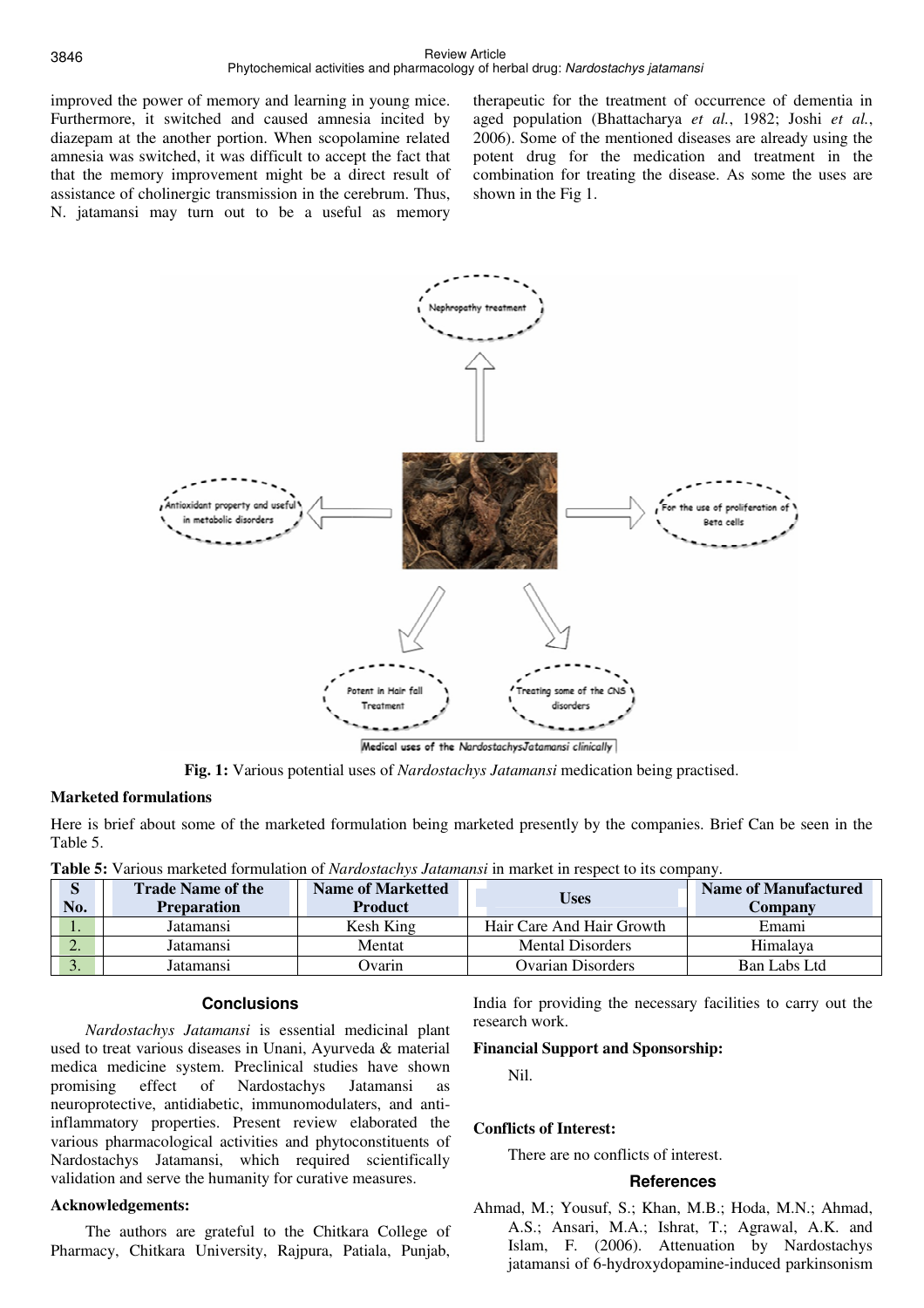in rats: behavioral, neurochemical, and immunohistochemical studies. Pharmacology Biochemistry and Behavior, 83(1): 150-160.

- Aleem, M.A.; Asad, B.S.; Mohammed, T.; Khan, R.A.; Ahmed, M.F.; Anjum, A. and Ibrahim, M. (2014). Antidiabetic activity of hydroalcoholic extracts of Nardostachys jatamansi in alloxan-induced diabetic rats. Journal of Advances in Medicine and Medical Research, 4665-4673.
- Ali, S.; Ansari, K.A.; Jafry, M.A.; Kabeer, H. and Diwakar, G. (2000). Nardostachys jatamansi protects against liver damage induced by thioacetamide in rats. Journal of ethnopharmacology, 71(3): 359-363.
- Amit, P. and Jadhav, V.M. (2009). Development of validated HPTLC method for quantification of jatamansone in jatamansi oil. Journal of Pharmacy Research, 2(5): 975- 977.
- Bae, G.S.; Kim, M.S.; Park, K.C.; Koo, B.S.; Jo, I.J.; Choi, S.B.; Lee, D.S.; Kim, Y.C.; Kim, T.H.; Seo, S.W. and Shin, Y.K. (2012). Effect of biologically active fraction of Nardostachys jatamansi on cerulein-induced acute pancreatitis. World Journal of Gastroenterology: WJG, 18(25): 3223.
- Bhattacharya, S.K. and Bhattacharya, D. (1982). Effect of restraint stress on rat brain serotonin. Journal of Biosciences, 4(3): 269-274.
- Chaudhary, S.; Chandrashekar, K.S.; Pai, K.S.R.; Setty, M.M.; Devkar, R.A.; Reddy, N.D. and Shoja, M.H. (2015). Evaluation of antioxidant and anticancer activity of extract and fractions of Nardostachys jatamansi DC in breast carcinoma. BMC complementary and alternative medicine, 15(1): 50.
- Chopra, I.C.; Jamwal, K.S. and Khajuria, B.N. (1954). Pharmacological action of some common essential/oilbearing plants used in indigenous medicine. II. Pharmacological action of Alpinia galanga, Pistacia integrima, Piper betel and Nardostychas jatamansi. The Indian journal of medical research, 42(3): 385-388.
- Evans, W.C. (2008). Trease and Evans Pharmacognosy, Edn 15, published by Elseveir; Noida, India.
- Gottumukkala, V.R.; Annamalai, T. and Mukhopadhyay, T. (2011). Phytochemical investigation and hair growth studies on the rhizomes of Nardostachys jatamansi DC. Pharmacognosy magazine, 7(26): 146.
- Jha, S.V.; Bhagwat, A.M. and Pandita, N.S. (2012). Pharmacognostic and Phytochemical studies on the rhizome of Nardostachys jatamansi DC. using different extracts. Pharmacognosy Journal, 4(33): 16-22.
- Joshi, H. and Parle, M. (2006). Nardostachys jatamansi improves learning and memory in mice. Journal of Medicinal Food, 9(1): 113-118.
- Joshi, H. and Parle, M. (2006). Nardostachys jatamansi improves learning and memory in mice. Journal of Medicinal Food, 9(1): 113-118.
- Lyle, N.; Gomes, A.; Sur, T.; Munshi, S.; Paul, S.; Chatterjee, S. and Bhattacharyya, D. (2009). The role of antioxidant properties of Nardostachys jatamansi in alleviation of the symptoms of the chronic fatigue syndrome. Behavioural brain research, 202(2): 285-290.
- Madhu, L.N.; Kumari, N.S.; Naveen, P. and Sanjeev, G. (2012). Protective effect of Nardostachys jatamansi against radiation-induced damage at biochemical and chromosomal levels in swiss albino mice. Indian journal of pharmaceutical sciences, 74(5): 460.
- Malik, R.; Firdose, K.F. and Bhat, M.D.A. (2018). Efficacy of Nardostachys jatamansi DC. in the management of premenstrual syndrome: A randomized controlled study. Journal of herbal medicine, 14: 17-21.
- Middleton, E.; Kandaswami, C. and Theoharides, T.C. (2000). The effects of plant flavonoids on mammalian cells: implications for inflammation, heart disease, and cancer. Pharmacological reviews, 52(4): 673-751.
- Moein, E.; Hajimehdipoor, H.; Toliyat, T.; Choopani, R. and Hamzeloo-Moghadam, M. (2017). Formulation of an aloe-based product according to Iranian traditional medicine and development of its analysis method. DARU Journal of Pharmaceutical Sciences, 25(1): 19.
- Pandey, A.K.; Kumar, P.; Singh, P.; Tripathi, N.N. and Bajpai, V.K. (2017). Essential oils: sources of antimicrobials and food preservatives. Frontiers in microbiology, 7: 2161.
- Paudyal, M.P.; Rajbhandari, M.; Basnet, P.; Yahara, S. and Gewali, M.B. (2012). Quality assessment of the essential oils from Nardostachys jatamansi (D. Don) DC and Nardostachys chinensis batal obtained from Kathmandu valley market. Scientific World, 10(10): 13- 16.
- Purnima, B.M. and Kothiyal, P. (2015). A review article on phytochemistry and pharmacological profiles of Nardostachys jatamansi DC-medicinal herb. Journal of pharmacognosy and phytochemistry, 3(5): 102-106.
- Rahman, H.; Shaik, H.A.; Madhavi, P. and Eswaraiah, M.C. (2011) A review: pharmacognostics and pharmacological profiles of Nardastachys jatamansi DC. Elixir pharmacy, 39: 5017-20.
- Rao, V.S.; Rao, A. and Karanth, K.S. (2005). Anticonvulsant and neurotoxicity profile of Nardostachys jatamansi in rats. Journal of ethnopharmacology, 102(3): 351-356.
- Rücker, G.; Tautges, J.; Sieck, A.; Wenzl, H. and Graf, E. (1978). Isolation and pharmacodynamic activity of the sesquiterpene valeranone from Nardostachys jatamansi DC. Arzneimittel-Forschung, 28(1): 7-13.
- Sahu, R.; Dhongade, H.J.; Pandey, A.; Sahu, P.; Sahu, V. and Patel, D. (2016). Medicinal properties of Nardostachys jatamansi (a review). Oriental Journal of Chemistry, 32(2): 859-866.
- Sahu, R.; Dhongade, H.J.; Pandey, A.; Sahu, P.; Sahu, V. and Patel, D. (2016). Medicinal properties of Nardostachys jatamansi (a review). Oriental Journal of Chemistry, 32(2): 859-866.
- Salim, S.; Ahmad, M.; Zafar, K.S.; Ahmad, A.S. and Islam, F. (2003). Protective effect of Nardostachys jatamansi in rat cerebral ischemia. Pharmacology Biochemistry and Behavior, 74(2): 481-486.
- Sharma, N.; Sharma, A.R.; Patel, B.D. and Shrestha, K. (2016). Investigation on phytochemical, antimicrobial activity and essential oil constituents of Nardostachys jatamansi DC. in different regions of Nepal. Journal of Coastal life medicine, 4(1): 56-60.
- Sharma, S.K. and Singh, A.P. (2012). In vitro antioxidant and free radical scavenging activity of Nardostachys jatamansi DC. Journal of acupuncture and meridian studies, 5(3): 112-118.
- Singh, A.; Kumar, A. and Duggal, S. (2009). Nardostachys jatamansi DC potential herb with CNS effects. Asian Journal of Pharmaceutical Research and Health Care, 1(2).